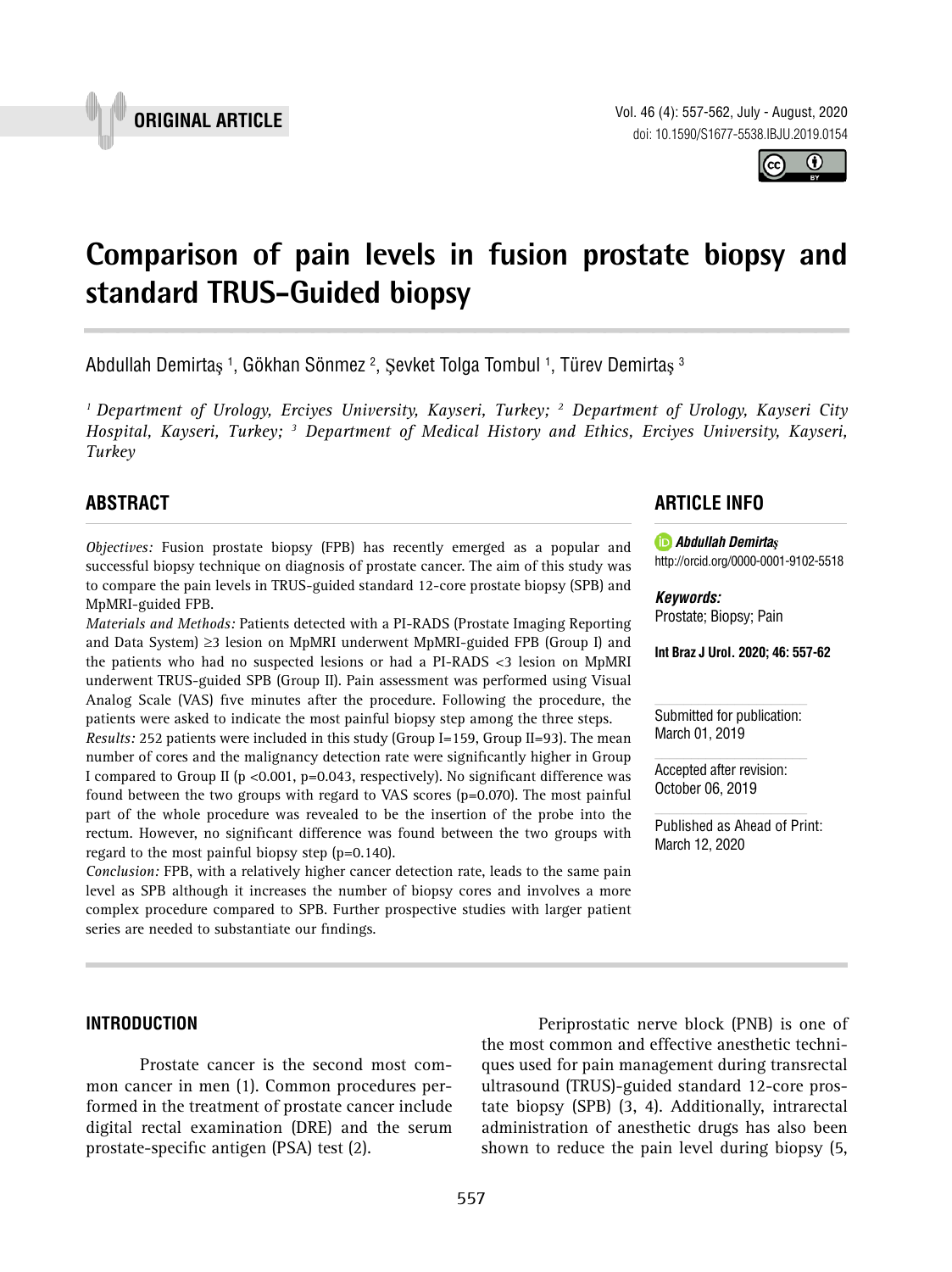6). In the past, prostate biopsies performed without these methods had caused serious difficulties for clinicians and patients. Although analgesia and anesthesia methods used today decreased pain significantly, patients continue to experience some pain (7, 8).

Multiparametric magnetic resonance imaging (MpMRI)-guided fusion prostate biopsy (FPB) has recently emerged as a popular technique with the aid of technological advancements. Despite involving a more complex procedure compared to SPB, this technique has been shown to provide successful outcomes in numerous studies (9-11). In this technique, unlike in SPB, additional biopsy cores beside 12 biopsy cores are obtained from the suspicious lesions detected on MpMRI (12).

In this study, we aimed to compare the pain levels in the patients that underwent TRUS- -guided SPB and MpMRI-guided FPB in our clinic.

#### **MATERIALS AND METHODS**

### **Patients**

This prospective study included patients that underwent prostate biopsy due to suspected prostate cancer at Department of Urology, Erciyes University, between December 2016 and January 2019. Patients detected with a PI-RADS (Prostate Imaging Reporting and Data System) ≥3 lesion on MpMRI underwent MpMRI-guided FPB (Group I) and the patients who had no suspected lesions or had a PI-RADS <3 lesion on MpMRI underwent TRUS-guided SPB (Group II). Patients with a previous negative biopsy, neurological disorders that could affect the pain level such as paraplegia or hemiplegia, and a serum total PSA level of >50ng/ mL were excluded from the study. Moreover, patients that used analgesics for any reason on the day of or the day before the procedure, underwent biopsy under general anesthesia, and had such diseases as anal fissure or hemorrhoidal disease that could alter the pain threshold were also excluded from the study.

#### **Pre-biopsy procedure**

Appropriate antibiotic prophylaxis was performed in each patient based on the results of rectal swabbing administered before the biopsy

procedure. No bowel preparation or rectal cleansing was administered prior to the procedure. A MpMRI scan was performed without an endorectal coil in each patient (Siemens, Magnetom, 1.5 T).

#### **Local anesthesia**

Initially, 2% lidocaine gel was applied to the anal cavity of each patient. After waiting for 10 minutes, the ultrasound probe was introduced into the rectum and PNB was performed by infiltrating 5mL 2% prilocaine (VEM Medicine, Istanbul, Turkey) diluted 1:1 into the angle between the seminal vesicle and base of the prostate in the parasagittal plane with an 18-gauge (G) and 30-centimeter (cm) needle.

#### **Biopsy procedure and pain assessment**

TRUS-guided SPB was performed by obtaining 10-12 core samples in each patient. FPB was performed by obtaining 10-12 core samples in each patient, followed by the acquisition of 2-4 core samples for each suspected lesion detected on MpMRI (combined biopsy). All the biopsy procedures were performed using an ultrasound (US) fusion device based on rigid registration (Logiq E9, GE, USA) with an endorectal single-angle probe (type: IC5-9-D).

Prior to the biopsy procedure, each patient was verbally informed about the three biopsy steps (1: insertion of the probe into the rectum, 2: probe manipulation, and 3: the piercing of the biopsy needle) and were asked to indicate the most painful step for them after the procedure. Following the procedure, pain assessment was performed using Visual Analogue Scale (VAS) (13). VAS is a self-reporting measure of pain intensity consisting of a 0-10 scale, whereby 0 indicates no pain and 10 indicates the most severe and intolerable pain (Figure-1).

#### **Data collection and statistical analysis**

Patient data regarding age (years), body mass index (BMI), serum PSA levels, prostate volumes measured during the procedure, total number of cores obtained by biopsy, VAS scores, the most painful biopsy step, and histopathological examination results were recorded for each patient. Prostate volume was measured following the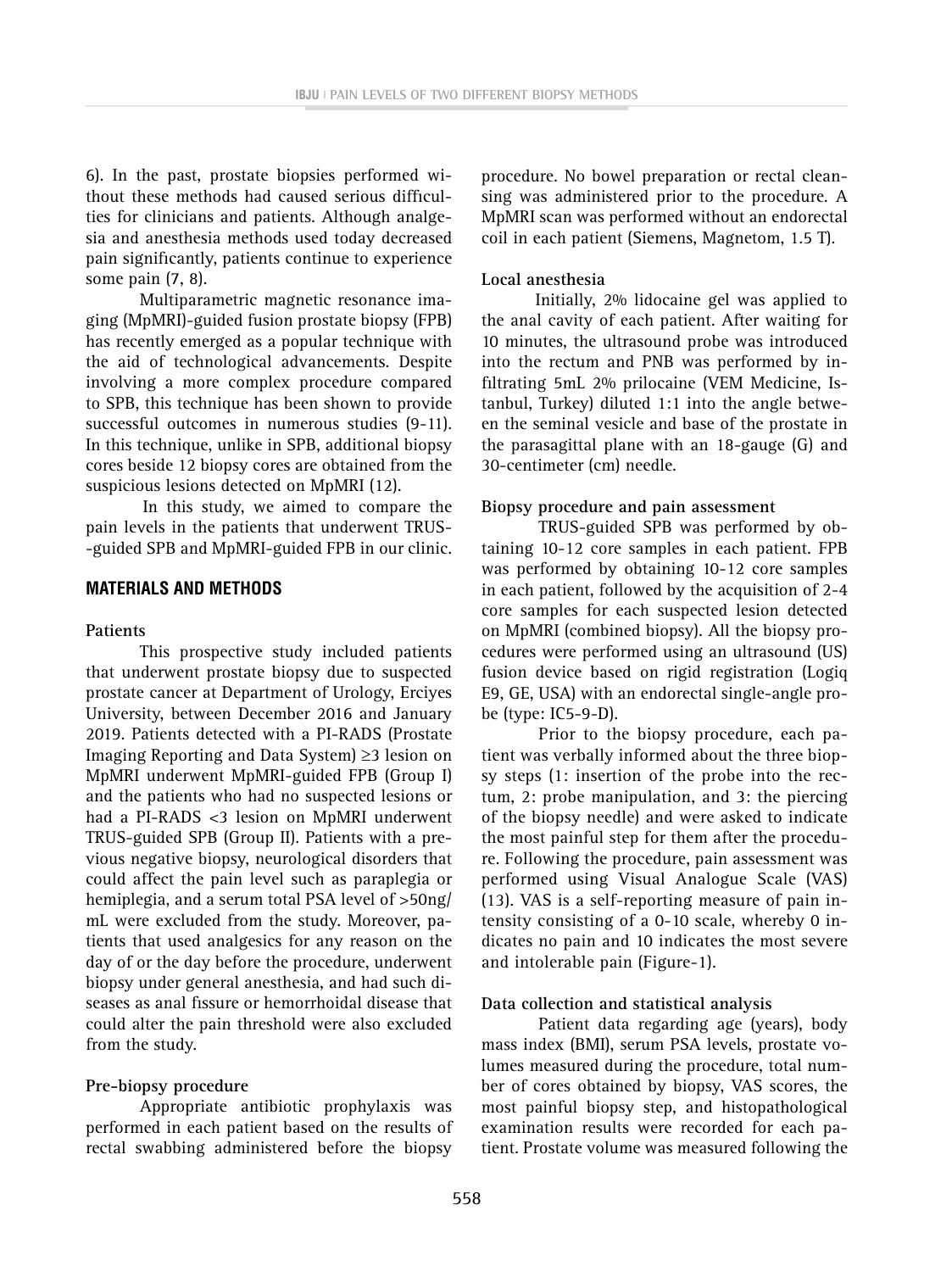



administration of PNB using the following formula: Height x Width x Length x 0.523.

Statistical analyses were performed using IBM SPSS 22.0 (Armonk, NY: IBM Corp.). Normal distribution of data was analyzed using Kolmogorov-Smirnov and Shapiro-Wilk tests. Descriptive data were expressed as mean±standard deviation (SD) or median (25th-75th percentile) based on the distribution pattern of the data. Variables with normal distribution were compared using Independent Samples t-test. Quantitative variables with non-normal distribution and independent groups with ordinal data were compared using Mann-Whitney U test. Categorical variables were compared using Chi-square test. A p value of <0.05 was considered significant.

#### **Ethical approval**

In this study, written and verbal consent was obtained from the patients for biopsy and study procedures. The study was approved by the Erciyes University Clinical Research Ethics Committee (Approval No. 2014-508).

#### **RESULTS**

The study included a total of 252 patients, comprising 159 (63.1%) patients that underwent FPB (Group I) and 93 (36.9%) patients that underwent SPB (Group II). Mean age was 61.99 (±6.95) years, median BMI was 26.10 (22.80- 28.20)  $\text{kg/m}^2$ , median serum PSA level was 7.28 (5.00-9.57) ng/dL and median prostate volume was 50.00 (36.92-65.00) mm3 in 252 patients.

No significant difference was found between the two groups with regard to age, BMI, serum PSA levels, and prostate volumes (p=0.612, p=0.966, p=0.615, p=0.627, respectively). However, the median number of cores and the malignancy detection rate were significantly higher in Group I compared to Group II ( $p < 0.001$ ,  $p = 0.043$ , respectively) (Table-1).

No significant difference was found between the two groups with regard to VAS scores (p=0.070) (Table-2). The most painful part of the whole procedure was revealed to be the insertion of the probe into the rectum (Table-2). However, no significant difference was found between the groups with regard to the most painful biopsy step (p=0.140).

#### **DISCUSSION**

Our results suggested that FPB, when administered with an effective anesthetic technique, causes no extra pain compared to the standard biopsy techniques although it increases the number of biopsy cores and involves a relatively more complex procedure.

|  |  |  | Table 1 - Clinical characteristics of the patients in both groups. |  |  |  |  |  |  |  |  |
|--|--|--|--------------------------------------------------------------------|--|--|--|--|--|--|--|--|
|--|--|--|--------------------------------------------------------------------|--|--|--|--|--|--|--|--|

|                                            | Group $l$ (n=159)   | Group II $(n=93)$   | р       |
|--------------------------------------------|---------------------|---------------------|---------|
| Age (years)                                | 61.82 $(\pm 7.39)$  | $62.28 (\pm 6.16)$  | 0.612   |
| Body mass index (BMI) (kg/m <sup>2</sup> ) | 26.10 (22.80-27.70) | 26.10 (22.80-28.30) | 0.966   |
| Total prostate volume (mm <sup>3</sup> )   | 51.62 (34.00-71.73) | 50.00 (40.00-60.00) | 0.627   |
| Serum PSA level (ng/dL)                    | $6.99(5.01-10.10)$  | $8.01(5.05-9.12)$   | 0.615   |
| Number of biopsy cores (n)                 | 16.0 (15.0-19.0)    | $12.0(11.0-12.0)$   | < 0.001 |
| Malignancy detection rate $(n, %)$         | 70/159 (44.0%)      | 24/93 (25.8%)       | 0.004   |

**PSA** = Prostate specific antigen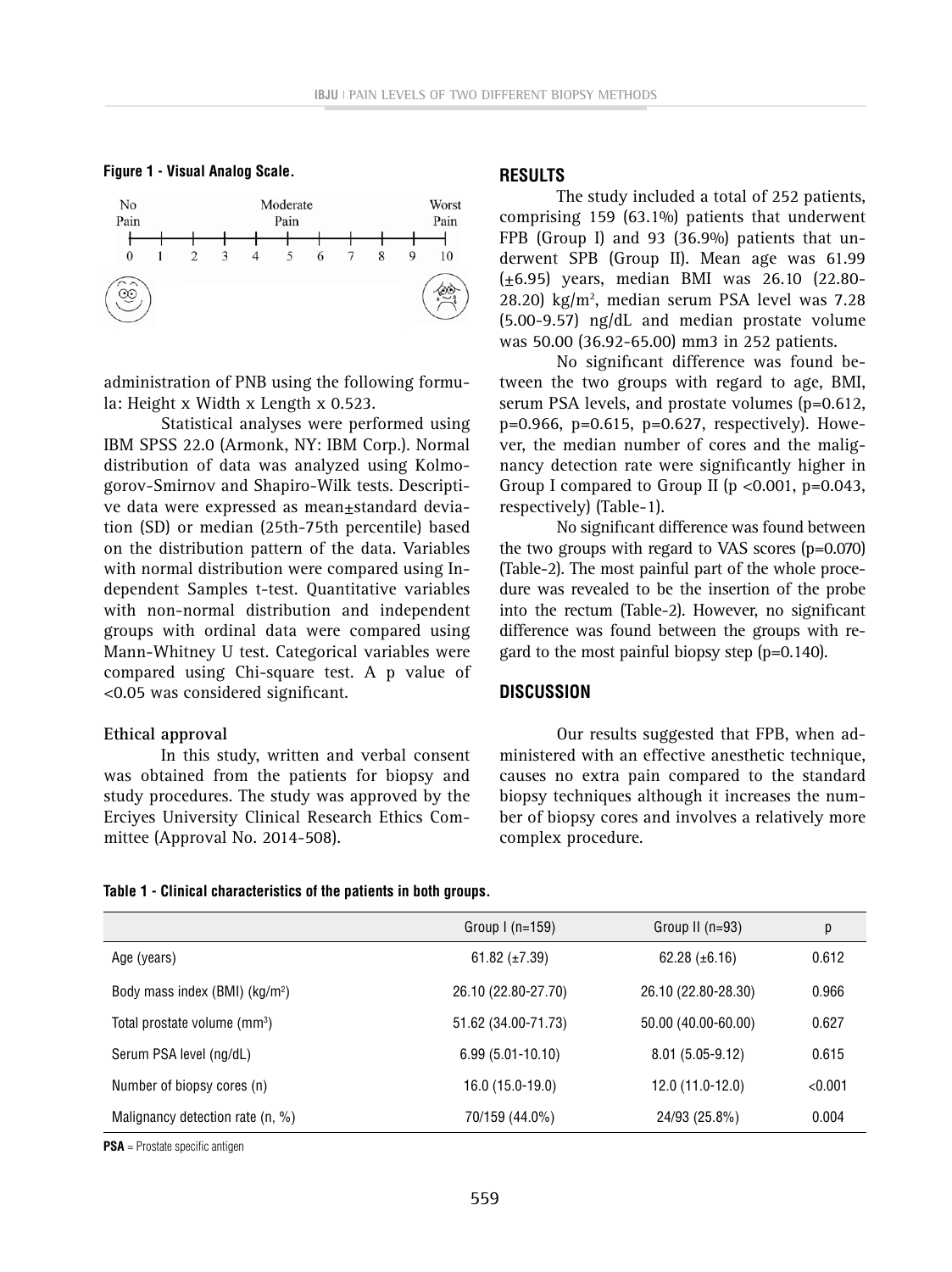|                    | Group $1(n=159)$ | Group $2(n=93)$ | р     |
|--------------------|------------------|-----------------|-------|
| VAS score          | $2.0(1.0-4.0)$   | $3.0(1.0-5.0)$  | 0.070 |
| Most painful step  |                  |                 | 0.140 |
| Probe insertion    | 111/159 (69.8%)  | 58/93 (62.4%)   |       |
| Probe manipulation | 22/159 (13.8%)   | 22/93 (23.6%)   |       |
| Needle piercing    | 26/159 (16.4%)   | 13/93 (14.0%)   |       |

|  | Table 2 - Comparison of pain levels in both groups. |  |  |  |  |
|--|-----------------------------------------------------|--|--|--|--|
|--|-----------------------------------------------------|--|--|--|--|

**VAS** = Visual analog scale

In a study conducted in 2018, Robins et al. reviewed 170 patients that underwent FPB or SPB and reported that no significant difference was found between the groups with regard to pain and discomfort (14). A previous prospective study by Arsoy et al. compared patient comfort between the patients that underwent MR-guided in-bore prostate biopsy and MRI/ultrasound fusion-guided prostate biopsy, in which PNB was induced by administering intrarectal anesthetic gel in all the patients, in a similar way to our study (15). The authors reported that FPB causes less pain compared to in-bore prostate biopsy although it increases the number of biopsy cores. In our study, the number of biopsy cores was higher in the FPB group compared to the SPB group. Despite the lack of supporting evidence, we consider that the acquisition of additional biopsy cores and the transfer of MpMRI images to the US fusion device are time-taking processes which lead to prolonged FPB procedures. However, despite these drawbacks of FPB, the pain levels experienced by the patients were revealed to be similar in both procedures.

Pain during transrectal prostate biopsy can be associated with the three steps of the biopsy procedure (i.e., insertion of the probe into the rectum, probe manipulation, and piercing of the biopsy needle) (16). In our study, we also divided the biopsy procedure into these three steps. Prior to the procedure, each patient was verbally informed about these steps and were asked to indicate the most painful step after the procedure. In both groups, the most painful step revealed to be the insertion of the probe into the rectum. A recent systematic review revealed that the administra-

tion of intrarectal anesthetic gel followed by PNB led to a lower degree of pain both during probe movements and needle piercing but had no remarkable effect on the pain experienced during the insertion of the probe (17). Urabe et al. compared the effectivity of intrarectal local anesthetic, PNB, and the combined methods in alleviating the pain during TRUS-guided SPB and reported that PNB led to lower pain levels during the insertion of the probe compared to other techniques (18). It should be noted that there are some studies in the literature which, in a similar way to our study, indicate that PNB alone or in combination with intrarectal gel leads to reduction in the pain experienced during probe manipulation and needle piercing (19, 20).

Literature reviews also indicate that there is a controversy in the literature as to whether the level of pain during biopsy can vary according to patient age and prostate volume (21-23). In our study, we found that the mean age and the median prostate volume were similar in both groups (p=0.612, p=0.627, respectively), which is important for implicating standardization and homogeneity.

A recent systematic review indicated that the overall cancer detection rate was 26.3%-56.6% in SPB as opposed to 33.7%-79.5% in FPB (10). Similarly, Fourcade et al. reported that the overall cancer detection rate was higher in FPB compared to SPB (45% vs. 33.5%, p=0.02) (24). In our study, we found that the malignancy detection rate was significantly higher in FPB compared to SPB (44% vs. 25.8%, p=0.004). We consider that this difference was expected since the SPB group only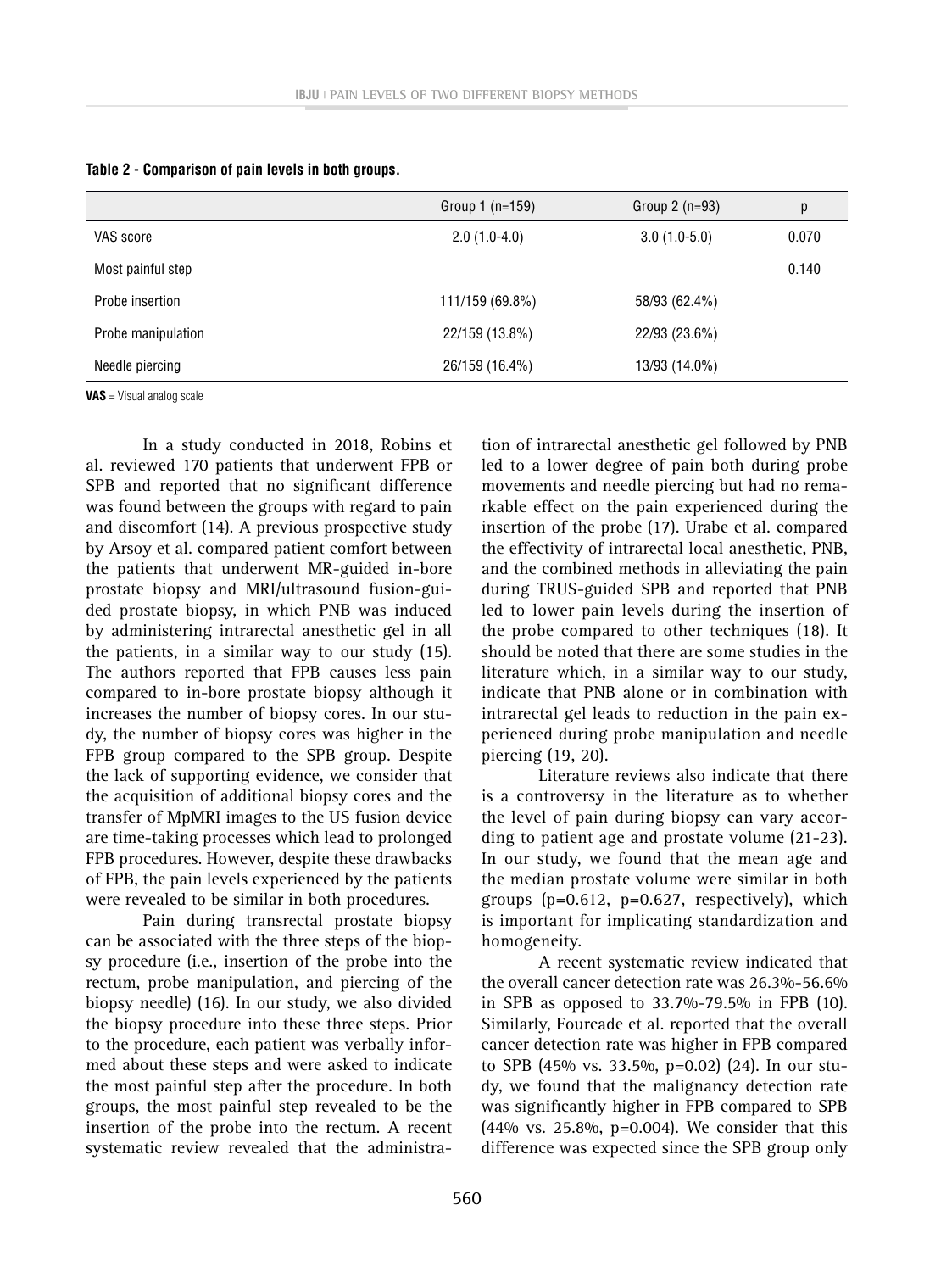comprised patients who were detected with a PI- -RADS <3 lesion on MpMRI. On the other hand, it is also possible that the patients excluded from the study might have led to inconclusive or unrealistic results. Therefore, we consider that the oncological findings obtained in our study may not reflect the reality of the situation.

Our study was limited in several ways. First, our study had a relatively small patient population. Secondly, although the duration of FPB is known to be longer than that of SPB, we did not record the durations of the procedures and thus could not evaluate the association between the duration of the procedure and pain. Thirdly, we did not assess the VAS scores separately for each of the three steps of the procedure (probe insertion, probe manipulation, and needle piercing) and only asked the patients to indicate the most painful step after the procedure. As a result, we could not perform an objective evaluation on the biopsy steps. Finally, the location of the suspected lesion may be important for pain felt during the biopsy. In particular, sampling from the anterior region or central zone may cause more pain as it is more difficult to reach. Another limitation of this study was the lack of statistical comparison on subject of lesion localization/pain levels due to insufficient number of patients.

## **CONCLUSIONS**

Despite that MRI-US fusion and taking additional cores prolonged the predicted duration of FPB which has higher cancer detection rate comparing with SPB, pain level during FPB was similar to SPB. We consider that these drawbacks of FPB do not have any adverse effects on pain. Further prospective studies with larger patient series are needed to substantiate our findings.

## **Financial support**

This study was accomplished with the financial support of Erciyes University Scientific Research Projects Coordination Unit (Approval No. TSG-2016-5200).

## **CONFLICT OF INTEREST**

None declared.

## **REFERENCES**

- 1. Ferlay J, Soerjomataram I, Dikshit R, Eser S, Mathers C, Rebelo M, et al. Cancer incidence and mortality worldwide: sources, methods and major patterns in GLOBOCAN 2012. Int J Cancer. 2015;136:E359-86.
- 2. Autorino R, De Sio M, Di Lorenzo G, Damiano R, Perdonà S, Cindolo L, et al. How to decrease pain during transrectal ultrasound guided prostate biopsy: a look at the literature. J Urol. 2005;174:2091-7.
- 3. Mazdak H, Abtahi AM, Momeni F, Izadpanahi MH. A comparison of pain control and complications using three different ways of anesthesia in patients undergoing transrectal ultrasound-guided prostate biopsy. J Res Med Sci. 2018;23:17.
- 4. Wang N, Fu Y, Ma H, Wang J, Gao Y. Advantages of caudal block over intrarectal local anesthesia plus periprostatic nerve block for transrectal ultrasound guided prostate biopsy. Pak J Med Sci. 2016;32:978-82.
- 5. Yang Y, Liu Z, Wei Q, Cao D, Yang L, Zhu Y, et al. The Efficiency and Safety of Intrarectal Topical Anesthesia for Transrectal Ultrasound-Guided Prostate Biopsy: A Systematic Review and Meta-Analysis. Urol Int. 2017;99:373-83.
- 6. Alabi TO, Tijani KH, Adeyomoye AA, Jeje EA, Anunobi CC, Ogunjimi MA, et al. Combined intrarectal lidocaine gel and periprostatic nerve block: A 'balanced' anaesthesia for transrectal ultrasound-guided prostate biopsy? Niger Postgrad Med J. 2018;25:252-6.
- 7. Izol V, Soyupak B, Seydaoglu G, Aridogan IA, Tansug Z. Three different techniques for administering analgesia during transrectal ultrasound-guided prostate biopsy: a comparative study. Int Braz J Urol. 2012;38:122-8.
- 8. Hollingsworth JM, Miller DC, Wei JT. Local anesthesia in transrectal prostate biopsy. Urology. 2006;67:1283-4.
- 9. Siddiqui MM, Rais-Bahrami S, Turkbey B, George AK, Rothwax J, Shakir N, et al. Comparison of MR/ultrasound fusion-guided biopsy with ultrasound-guided biopsy for the diagnosis of prostate cancer. JAMA. 2015;313:390-7.
- 10. Gayet M, van der Aa A, Beerlage HP, Schrier BP, Mulders PF, Wijkstra H. The value of magnetic resonance imaging and ultrasonography (MRI/US)-fusion biopsy platforms in prostate cancer detection: a systematic review. BJU Int. 2016;117:392-400.